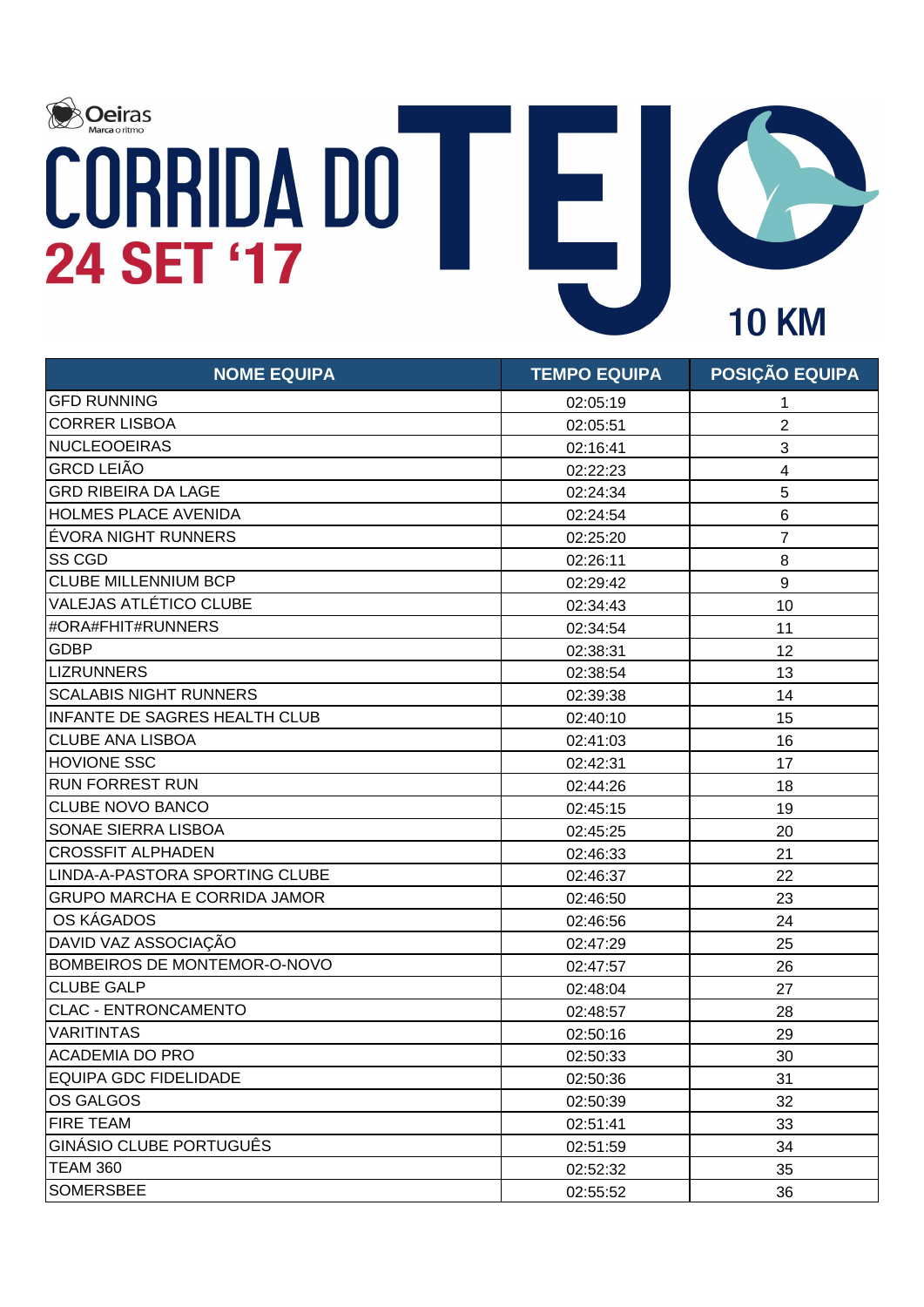| SERVIÇOS SOCIAIS MONTEPIO          | 02:56:32 | 37 |
|------------------------------------|----------|----|
| <b>ALLIANZ</b>                     | 02:56:34 | 38 |
| TRANQUILIDADE AÇOREANA CLUBE       | 02:56:55 | 39 |
| <b>KPMG RUNNERS</b>                | 02:57:50 | 40 |
| CORRIDAS À 6ª FEIRA                | 02:58:34 | 41 |
| <b>GRD OS FIXES</b>                | 02:59:57 | 42 |
| <b>SERUL</b>                       | 03:01:31 | 43 |
| <b>OCR PORTUGAL LAB</b>            | 03:02:24 | 44 |
| <b>MAGIC RUNNERS</b>               | 03:02:26 | 45 |
| SUMOL+COMPAL                       | 03:02:49 | 46 |
| <b>OS MATAS</b>                    | 03:02:55 | 47 |
| <b>KOXUS</b>                       | 03:03:25 | 48 |
| <b>WE MOVE - BNP PARIBAS</b>       | 03:03:48 | 49 |
| CORRIDA NOCTURNA PARQUE NAÇÕES     | 03:04:00 | 50 |
| <b>SPORTING CLUBE DE CASAINHOS</b> | 03:05:27 | 51 |
| <b>ADRC MATA DE BENFICA</b>        | 03:05:42 | 52 |
| CASA DO PESSOAL IP                 | 03:08:10 | 53 |
| <b>FAMÍLIA CARVALHO</b>            | 03:08:28 | 54 |
| <b>TECNICO RUGBY RUNNING TEAM</b>  | 03:09:45 | 55 |
| <b>TARTARUGAS SOLIDARIAS</b>       | 03:10:17 | 56 |
| CLUBE FERROVIÁRIO DE PORTUGAL      | 03:10:54 | 57 |
| <b>ALENQUER RUN</b>                | 03:11:12 | 58 |
| <b>CONTINENTE</b>                  | 03:11:13 | 59 |
| <b>AS SUECAS</b>                   | 03:11:29 | 60 |
| <b>ACCENTURE</b>                   | 03:12:18 | 61 |
| <b>CLUBE COLABORADORES AGEAS</b>   | 03:12:47 | 62 |
| <b>TEVA RUNNERS</b>                | 03:13:38 | 63 |
| <b>PEUGEOT SUCURSAL</b>            | 03:15:09 | 64 |
| <b>CCD PM CASCAIS</b>              | 03:16:13 | 65 |
| <b>ENCONTRAMO-NOS NA META</b>      | 03:16:21 | 66 |
| <b>WONDERS</b>                     | 03:16:44 | 67 |
| GYDARUN                            | 03:17:18 | 68 |
| <b>GRUPO CORRIDA JCS</b>           | 03:17:56 | 69 |
| <b>GDCT UNICRE</b>                 | 03:17:56 | 70 |
| <b>STARFISH</b>                    | 03:18:03 | 71 |
| TAU!                               | 03:18:58 | 72 |
| <b>TEC'S RED POWER</b>             | 03:21:28 | 73 |
| GYM2010                            | 03:22:04 | 74 |
| <b>CP</b>                          | 03:22:20 | 75 |
| THE BLISTER SISTERS & CO.          | 03:23:06 | 76 |
| <b>HOSPITAL DA LUZ</b>             | 03:23:33 | 77 |
| CASA DO PESSOAL DA IP              | 03:23:42 | 78 |
| EL CORTE INGLÉS RUNNING TEAM       | 03:25:23 | 79 |
| <b>OS QUENIANOS</b>                | 03:27:08 | 80 |
| MARATONA CLUBE DE PORTUGAL         | 03:29:38 | 81 |
| FAMÍLIA DO CORAÇÃO                 | 03:29:56 | 82 |
| <b>CASCAGROSSISTA</b>              | 03:30:36 | 83 |
| PEPSICO                            | 03:33:54 | 84 |
| <b>TRIODALINHA</b>                 | 03:38:06 | 85 |
| CDCR DOS CTT                       | 03:41:12 | 86 |